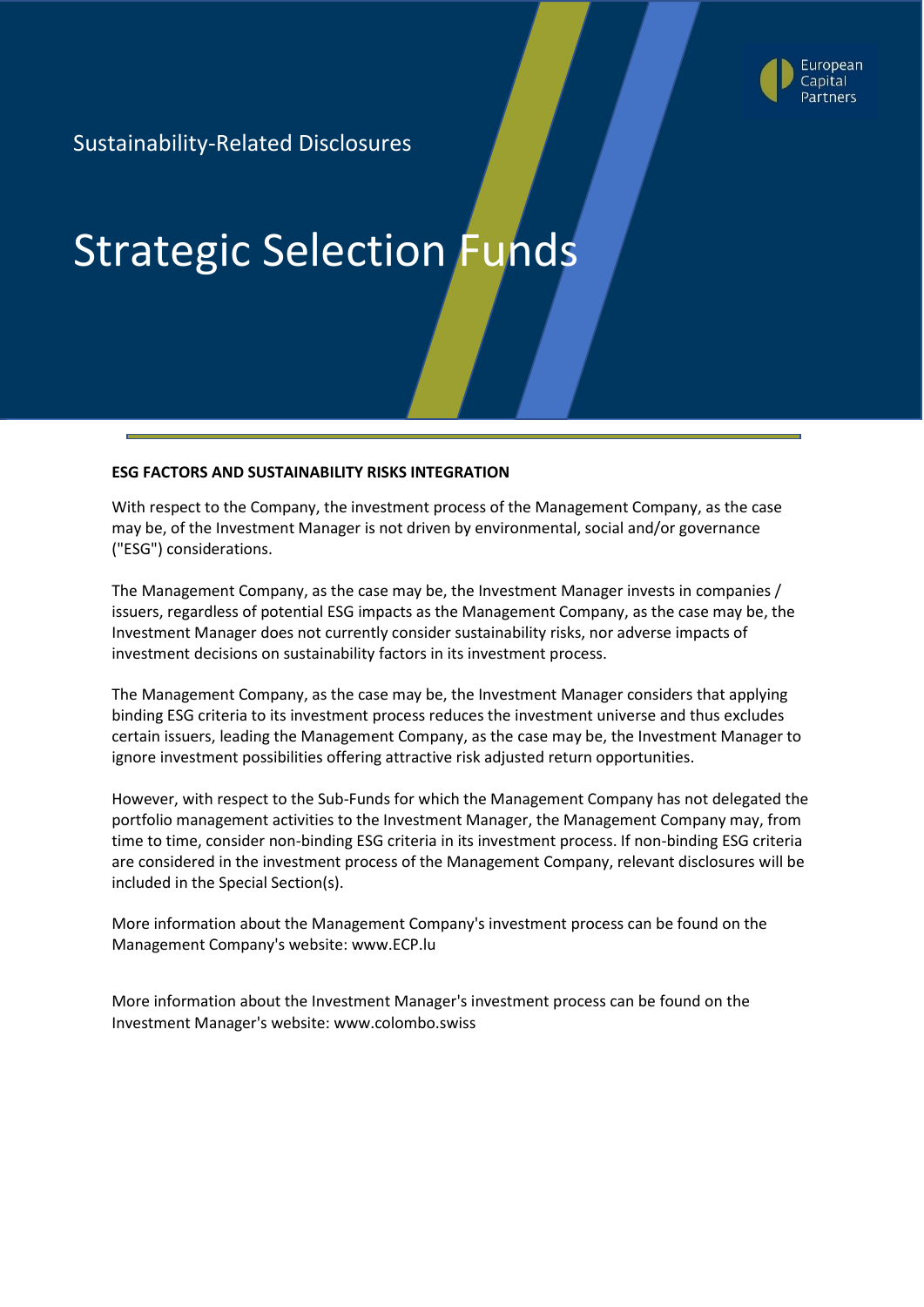## **Strategic Selection Fund – European Value**

## **Summary**

The Strategic Selection Fund – European Value is an actively managed European fund that invests in companies trading at a discount to its estimated intrinsic value. Its investment philosophy is based on a value approach, meaning the fundamentals are core to determine the entity's intrinsic value, along with its Earning Power, the capacity to generate free cash flow over an entire business cycle.

In terms of its stock selection, the fund favours companies that already have a low exposure to material ESG issues or that actively manage, and thereby reduce, the ESG risks inevitably associated with their business activities.

In addition to its value approach, the sustainability commitment of the Strategic Selection Fund – European Value is underpinned by comprehensive exclusions:

• Investments in companies whose core business is in the area of armaments, tobacco, pornography, food speculation and/or the mining/distribution of coal are prohibited.

• Furthermore, we do not invest in a company if serious infringements of the principles of the UN Global Compact have been identified and there is no convincing plan in place to remedy the situation.

To assess the ESG risks relating to individual companies and to evaluate the active management of these ESG risks within each company, we use the analyses provided by the external rating agency, ISS-Ethix.

ISS-Ethix uses traffic light colours to indicate the current status (assessment) of a company, summed up in a collective colour. The assessment is based on the company criteria.

## **No sustainable investment objective**

Binding ESG criteria are not applied. This financial product promotes environmental or social characteristics, but does not have as its objective a sustainable investment.

## **Environmental or social characteristics of the financial product**

Strategic Selection Fund – European Value favours companies that already have a low exposure to material ESG issues or that actively manage, and thereby reduce, the ESG risks inevitably associated with their business activities.

In addition, the sustainability commitment of the Strategic Selection Fund – European Value

is underpinned by comprehensive exclusions:

• Investments in companies whose core business is in the area of armaments, tobacco, pornography, food speculation and/or the mining/distribution of coal are prohibited.

• Furthermore, we do not invest in a company if serious infringements of the principles of the UN Global Compact have been identified and there is no convincing plan in place to remedy the situation.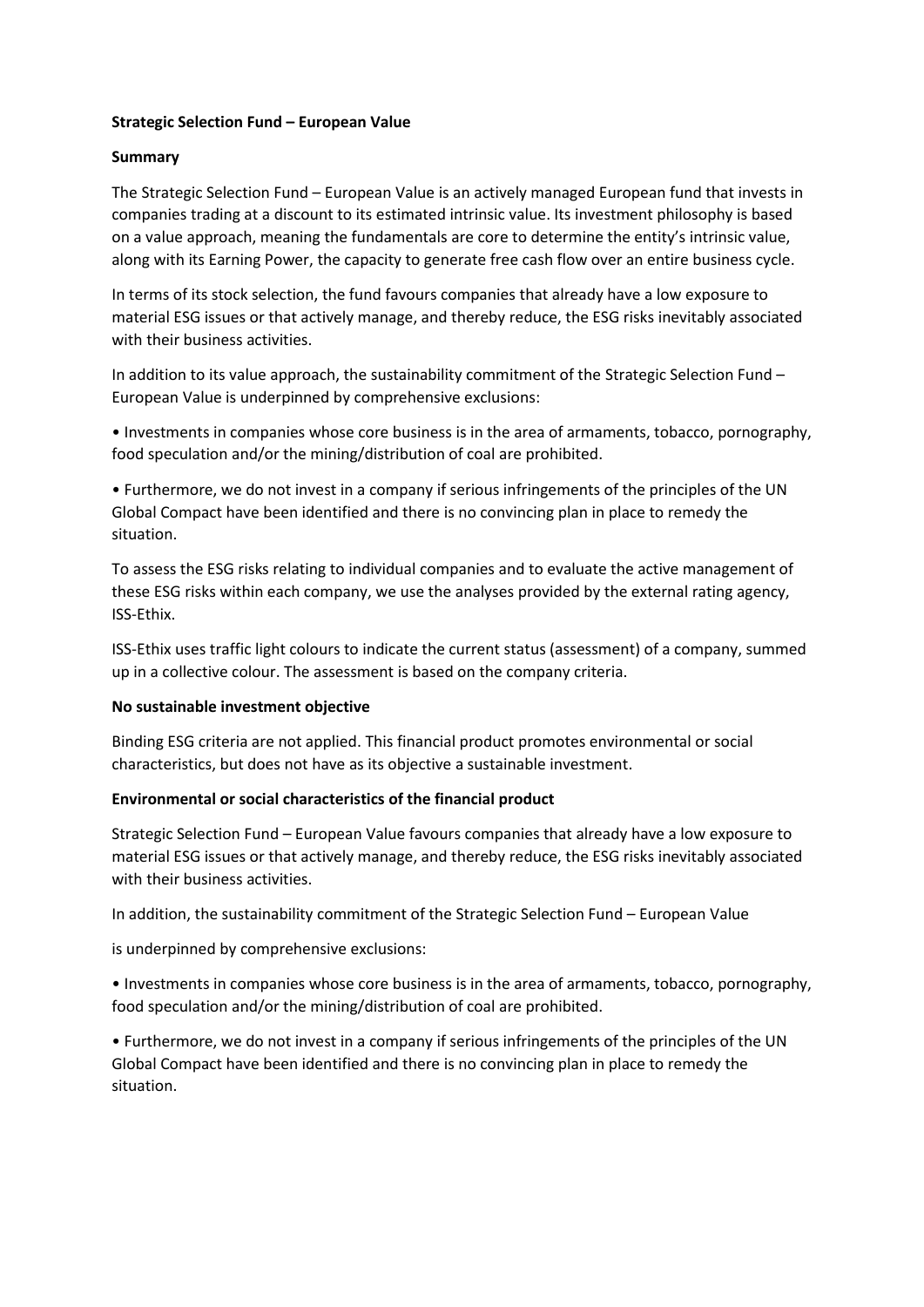## **Strategic Selection Fund – Global Value**

## **Summary**

The sub-fund aims to achieve long-term capital appreciation through investments in listed Holding/Private Equity companies backed by families or reference shareholders.

## **No sustainable investment objective**

Binding ESG criteria are not applied. This financial product promotes environmental or social characteristics but does not have as its objective a sustainable investment.

# **Environmental or social characteristics of the financial product**

Strategic Selection Fund – Global Value favours companies that already have a low exposure to material ESG issues or that actively manage, and thereby reduce, the ESG risks inevitably associated with their business activities.

In addition, the sustainability commitment of the Strategic Selection Fund – European Value

is underpinned by comprehensive exclusions:

• Investments in companies whose core business is in the area of armaments, tobacco, pornography, food speculation and/or the mining/distribution of coal are prohibited.

• Furthermore, we do not invest in a company if serious infringements of the principles of the UN Global Compact have been identified and there is no convincing plan in place to remedy the situation.

# **Strategic Selection Fund – Enhanced Equity Exposure**

## **Summary**

Enhanced Equity Exposure (EEE) is a long only UCITS open-end fund incorporated in Luxembourg.

The Fund mainly invests in and gains exposure to the developed markets of Europe and North America.

The fund's investment process is driven by stock specific fundamental analysis.

Hedging strategies are implemented to reduce volatility.

## **No sustainable investment objective**

Binding ESG criteria are not applied. This financial product promotes environmental or social characteristics but does not have as its objective a sustainable investment.